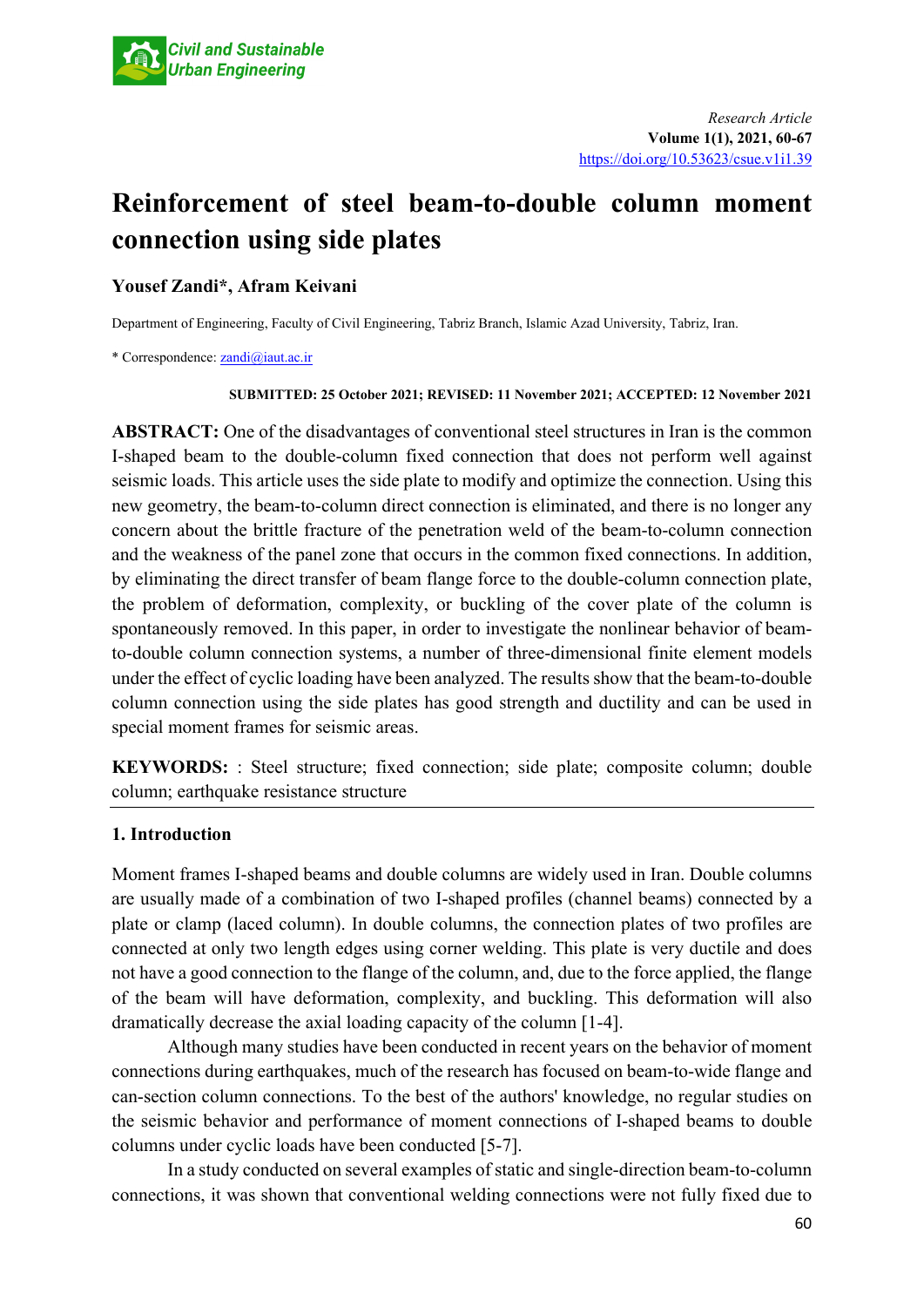the weakness of the connection plate and should be considered semi-fixed unless the connection plate operates seamlessly with the two profiles and its intermediate role in power transmission is eliminated in a way [8-11].

On the other hand, many studies conducted after the Northridge and Kobe earthquakes show that the most common type of rapture caused by earthquake at moment connections has been the early brittle fracture at the direct connection area of the beam flange (or force transmission plate) to the column flange (or to the connection plate in double combined columns) by penetration weld. The intense concentration of three-axial stress in the connection area practically moves the plastic joint from the beam into the column and greatly reduces the connection formation capacity.

None of the methods proposed so far to modify conventional moment fixed connections are applicable to the I-shaped beam-to-double column connection. In the system proposed for I beam-to-double column connection in this study, the penetration weld connection of the beam end to the column is completely eliminated and instead, full-depth side plates for transferring moment and shear force from the beam end to the column are used. The side plates are plates that are parallel to the beam on both sides of the beam and are welded to the beam flanges and, on one side, to the column (Figure 1). In the proposed system, the upper end of the beam is not in contact with the column at all, contrary to conventional methods, and it is separated fully. In other words, the moment transmission mechanism at the proposed connection is quite different from the conventional methods in beam-to-column moment connections.



**Figure 1.** Beam-to-double column connection using the side plates.

In this system, the moment transmission from beam to column is done through the side plates rather than using the direct beam-to-column connection path. The moment of beam end acts as a pair of forces on the upper and lower flange of the beam. This pair of forces is transmitted through corner welds to the upper and lower cover plates (plates arranged between the beam and column flange) and then, through the two plates, is transmitted to the side plates and finally, through the corner welds, transmits to the column.

Although transmission of shear force may be done similar to conventional methods by beam to column and transmitted to the proposed system through two rectangular shear plates embedded on either side of the beam. The geometric details of the beam-to-double column connection using the side plate are shown in Fig. 2.

Separating the end of the beam from the column removes all concerns related to the Ishaped beam-to-double column connection (and not just modifications). By eliminating the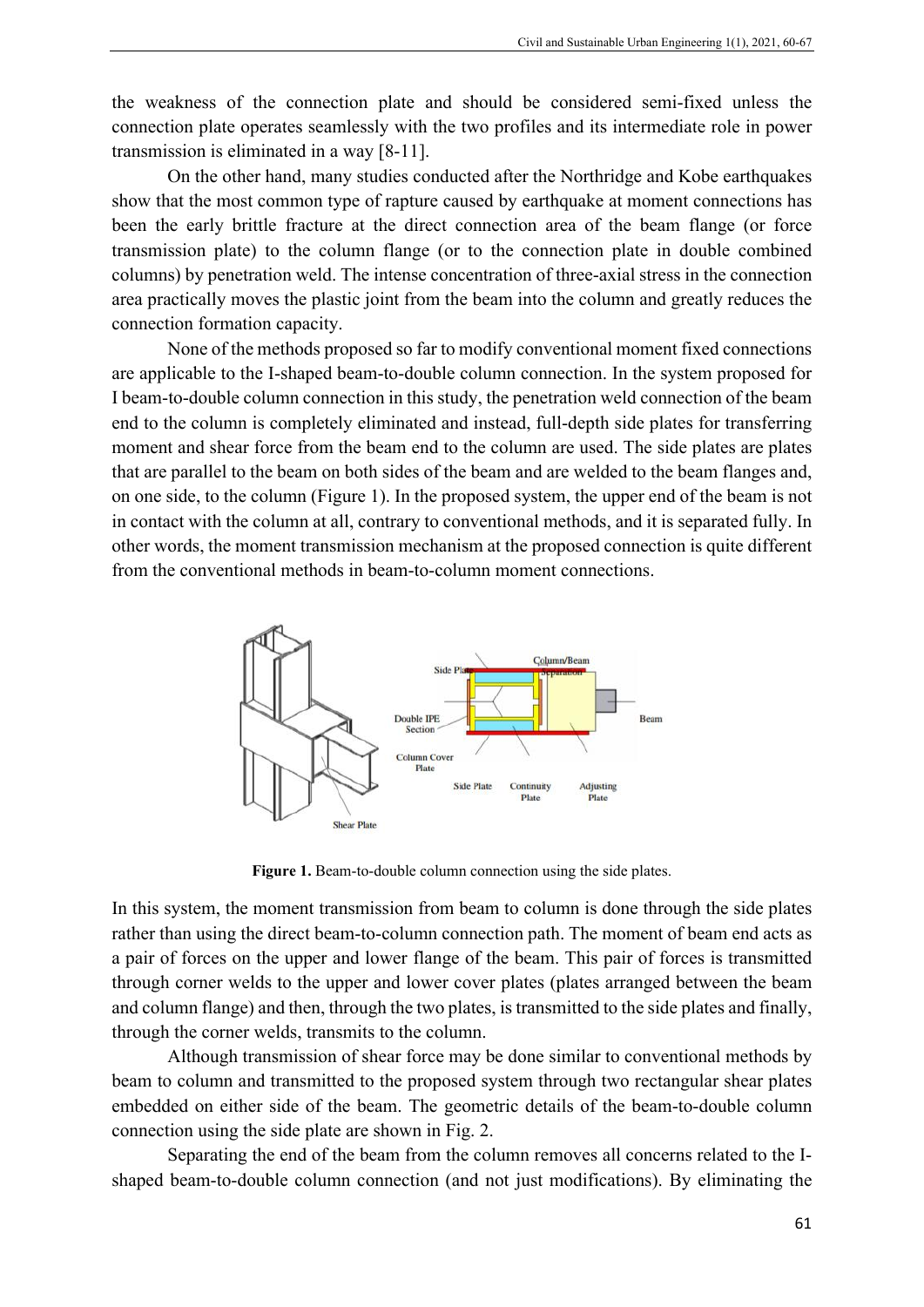direct connection of the beam flange to the cover plate on the double column, all problems caused by the penetration weld of beam flange to column flange, brittle fracture, triaxial stress effect, and stress concentration, as well as the high deformation or buckling of the cover plate, are completely eliminated.

The philosophy used in this inventive method of moment transmission was first applied to can columns in 1974 by Blais [11] and then in 1975 by Giroux and Picard [12]. The use of side plates in 1996 was also examined by Atuso et al. [13] and Sabol et al. [14]. In each of the above methods, there were problems. In all the aforementioned connections, the connection of each beam flange is done by a separate side plate.

In 1998, Houghton [15] for the first time, instead of using a separate and narrow side plate for each beam flange, he connected both flanges of each side of the beam to the column flange by a full depth plate. Using this method removed previous problems using side plates. He successfully used this method to connect I-shaped beams to cans and wide-flanged columns. Under the influence of unidirectional and cyclic loads, the use of side plates to connect I-shaped beams to wide flange columns was investigated by Dilmi and Ashraf [16]. For the first time, the application of this method was investigated by Dilmi and Shiravand [17] for double columns, and good results were obtained.

#### **2. Modeling to investigate the connection behavior**

In this research, the finite element method was used to study the behavior of the beam-tocolumn connection, and ANSYS software was used. IPE sections are intended for double beams and columns. The double column components are connected to each other by a fulllength connection plate. The dimensions of all the models and specifications of the profiles and plates used are shown in Tables 1, Table 2, and Figure 2.



**Figure 2.** General geometry of the beam-to-adouble column connection model using side plates.

The thickness and dimensions of the side plates are selected according to the results of previous studies by Dilma and Ashraf [9]. In Table 2, the parameters h spa, l spa, and t spa are equal to the height and length of the side plates, t cove, l cove, and b cove, respectively, are equal to the thickness, length, and width of the cover plates (plates of arranging distance between the beam and column flange), and t con and t shy are the thickness of the continuity plates and shear plates, respectively. The materials of the models under study are considered steel sd-37. A bilinear model is used to model its behavior since this type of steel has elastoplastic behavior with strain hardening. The coefficient of elasticity of steel is 210 GPa. The yield stress of steel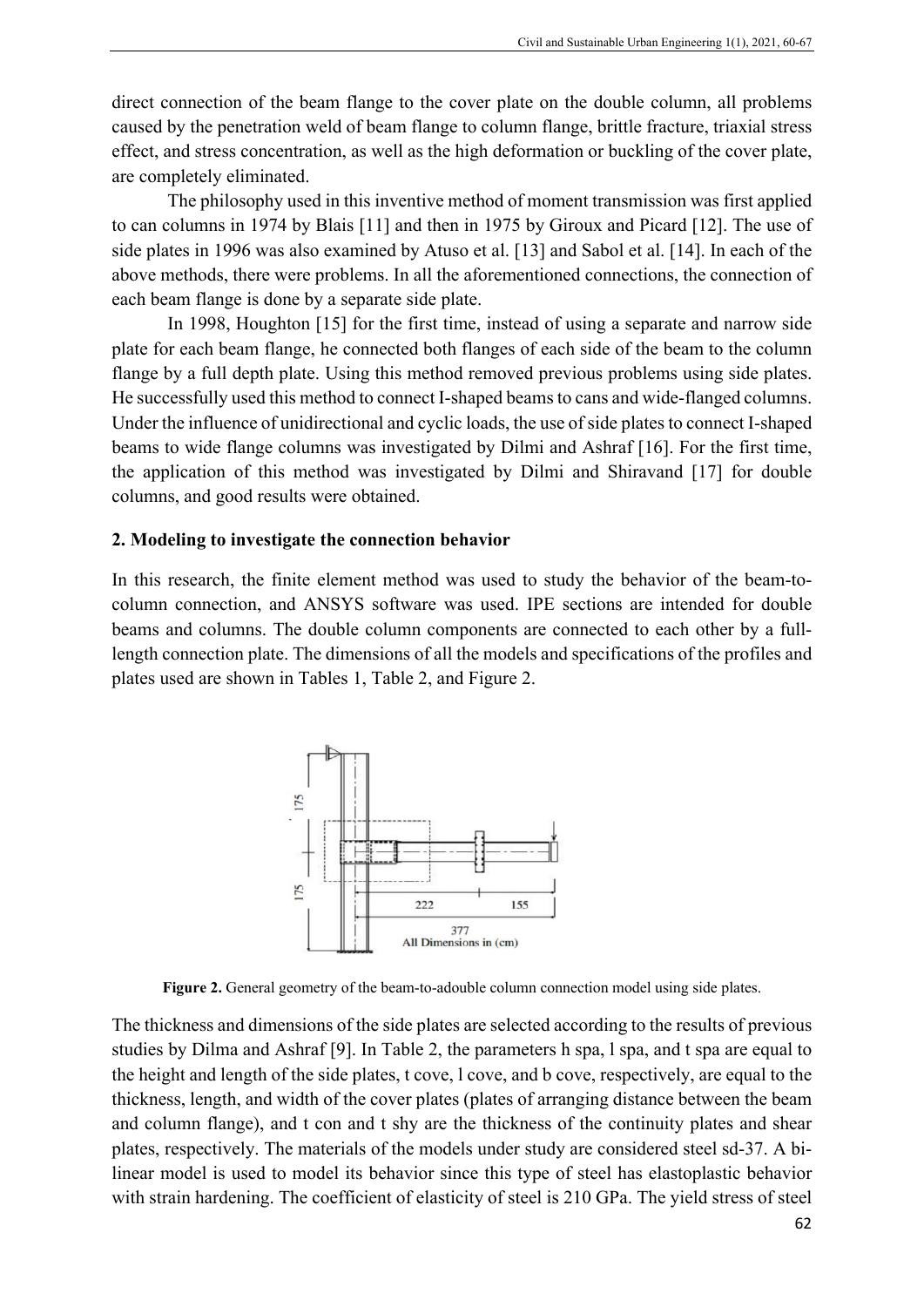is considered to be 240 MPa and the second-line slope of the model of material behavior is also considered to be 0.65 GPa. It is a kinetic hardening law, and the von Mises yield criterion is considered for steel. The boundary conditions are the same for all models. The degrees of freedom of the nodes at the column's foot are completely bound in three directions, while the nodes at the column's top are bound in two directions perpendicular to the column axis but free in the column axis.The SOLID45 element in the ANSYS software is used for modeling.

| Model     | Profile<br>of beam | Profile of<br>column | <b>Corner to</b><br>the corner<br>of columns | Dimensions of<br>column cover<br>plate | Width of<br>beam<br>flange | Thickness<br>of beam<br>flange | <b>Thickness</b><br>of beam |  |  |  |  |  |  |
|-----------|--------------------|----------------------|----------------------------------------------|----------------------------------------|----------------------------|--------------------------------|-----------------------------|--|--|--|--|--|--|
| $SP-A-01$ | <b>IPE300</b>      | 2 IPE240             | 180                                          | $250\times10$                          | l 50                       | 10.7                           | 7.1                         |  |  |  |  |  |  |
| $SP-A-02$ | <b>IPE300</b>      | 2IPE300              | 200                                          | $300 \times 15$                        | l 50                       | 10.7                           | 7.1                         |  |  |  |  |  |  |
| $SP-A-03$ | <b>IPE400</b>      | 2IPE240              | 180                                          | $250\times10$                          | 180                        | 13.5                           | 8.6                         |  |  |  |  |  |  |
| $SP-A-04$ | <b>IPE400</b>      | 2IPE300              | 200                                          | $300 \times 15$                        | 180                        | 13.5                           | 8.6                         |  |  |  |  |  |  |
|           |                    |                      |                                              |                                        |                            |                                |                             |  |  |  |  |  |  |

**Table 1**. Double Dimensions and Columns of Models Considered.

All dimensions are in millimeters

**Table 2.** Detail dimensions of beam-to-double column connections using side plates.

| <b>MODEL</b> | $T_{\rm sn}$ | $L_{sn}$ | $\mathbf{H}_{\text{sp}}$ | $T_{cov}$    | $\mathbf{L}_{\mathbf{cov}}$ | $B_{\rm cov}$ | $T_{\rm con}$ | $T_{sh}$ |
|--------------|--------------|----------|--------------------------|--------------|-----------------------------|---------------|---------------|----------|
| $SP-A-01$    | 15           |          | 550 350                  | 10           | 300                         | 300           | 10            | 10       |
| $SP-A-02$    | 15           | 600      | 350                      | 10           | 300                         | 350           | 10            | 10       |
| $SP-A-03$    | 20           | 600      | 450                      | 12           | 350                         | 300           | 12            |          |
| $SP-A-04$    | 20           | 650      | 450                      | $12^{\circ}$ | 350                         | 350           |               |          |

All dimensions are in millimeters

Applying load is done as displacement on the beam tip and in the upright direction. The displacements have been applied in both unidirectional and cyclic ways to investigate the connection behavior both under gravity loads and under cyclic loads such as earthquakes. The unidirectional applied displacement of the equation of rotational angle is considered equal to 0.06 radians for the beam (Fig. 3a). The cyclical applied displacement has also been carried out in accordance with SAC97 [19]. This method of cyclic loading has also been proposed by FEMA350 [11] and the AISC seismic regulation of steel structures. The cyclic loading curve will be in accordance with Fig. 3b, depending on the location change applied to the models. The cyclically applied displacement to a rotational angle is considered equal to 0.06 radians, which is in accordance with FEMA350 [20]. The minimum required limit is to maintain and sustain a connection in special moment frames (SMFs).



**Figure 3.** Loading applied to the models: unidirectional loading (left) and cyclic loading (right)

According to the loading pattern on the models under study, due to the entry of the beam into the plastic zone under cyclic loading, as well as the acceleration of the local buckling of the flange and beam due to the entry into the nonlinear area and the effects of continuous loading and unloading, nonlinear analysis seems necessary. Therefore, to study the proposed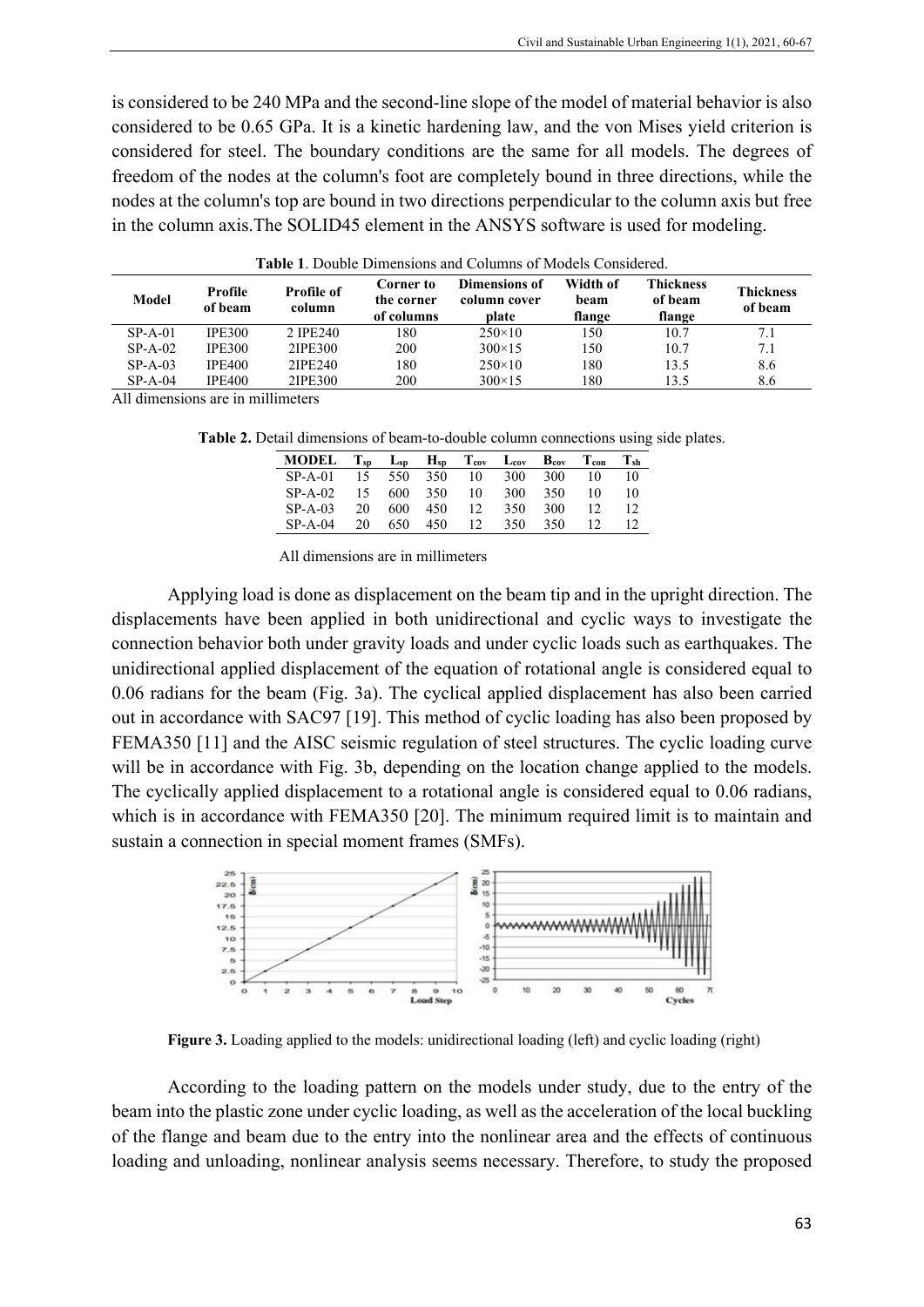connection behavior and to match the results with reality, all analyses are performed nonlinearly, considering the effects of the "material" and "geometric" nonlinear behaviors.

#### **3. Reviewing the results**



**Figure 4.** Distribution of stress and strain on beam-to-double column connection using side plates affected by unidirectional load for SP-A04, SP-A-01 models.

The von Mises stress distribution is represented by the unidirectional and cyclic loads, typically for the SP-A-04 and SP-A-01 models in Figures 4, respectively. The front side plate is hypothetically removed in figures B-4 and B-5 to demonstrate how stress is distributed at the panel zone. According to the stress contours, it is observed that the plastic connection site has moved from the connection zone to the beam, which means that there is no further concern about the sudden brittle fracture. Figures 4b and 5b show that the stresses at the panel zone remain at low limits of elastic due to unidirectional and cyclic loads, and with two full-depth side plates, there is no problem in the panel zone.



**Figure 5.** Distribution of stress and strain in beam-to-double column connection using side plates affected by cyclic load for SP-A-04, SP-A-01 models.

Under unidirectional and cyclic loads, the equivalent plastic strain distribution for sample models is shown in Figure 4 and Figure 5. These figures indicate that all plastic deformation occurred during the transformation and the connection has the potential for good ductility. The stress distribution obtained in Figures 1 and 2 shows that the stress on the connection plate of the two column profiles is also placed at very low limits. The separation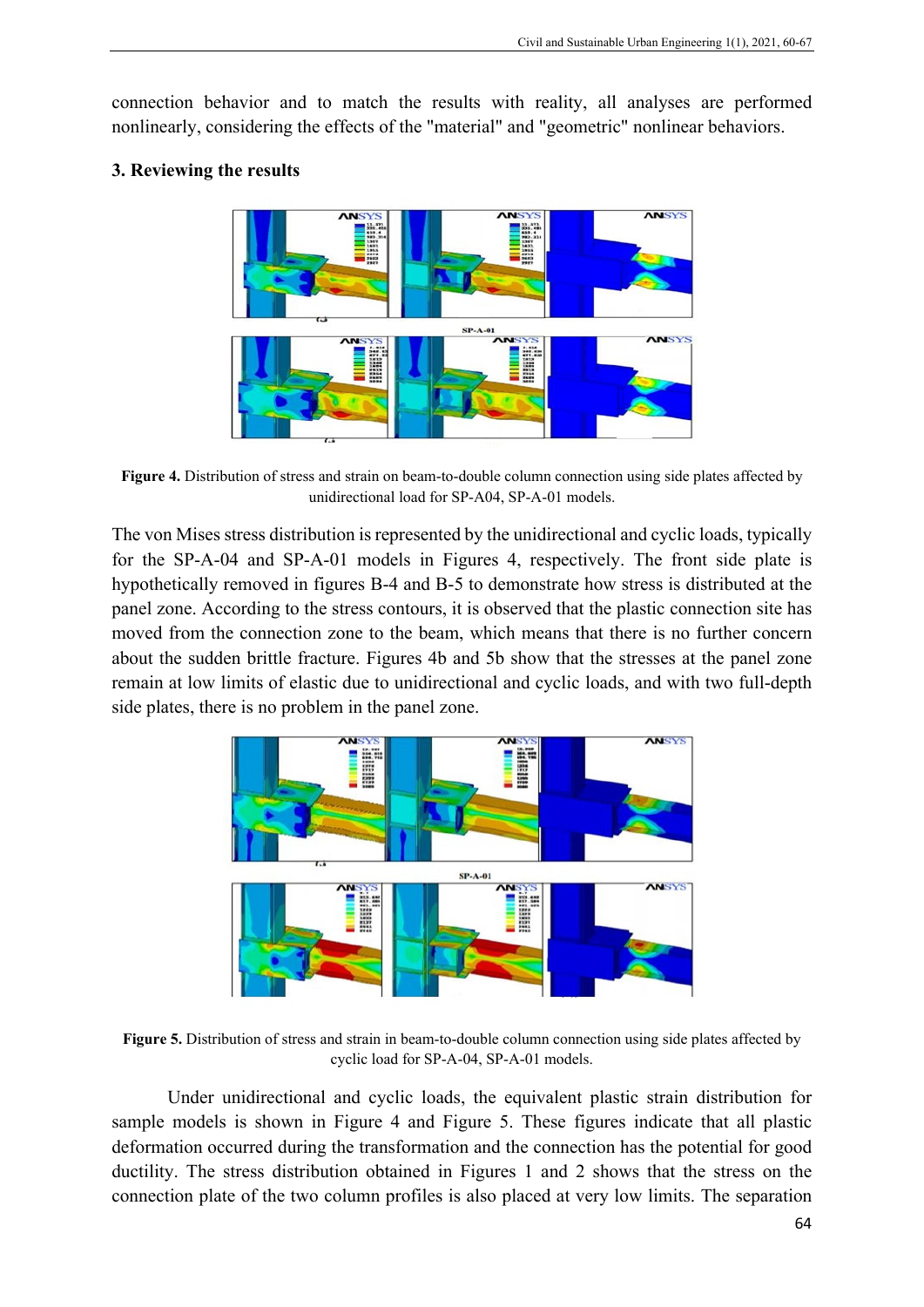between the end of the beam and the column makes it impossible to directly enter the load on the cover plate. Therefore, there is no problem here with the weakness of the plate against the deformation, tensile and buckling caused by the direct connection of the beam flange.

The moment-to-rotation diagram of the connections of SP-A-01 to SP-A-04 models affected by the unidirectional loads is presented in Figure 6. Also, the cover of the curves from the moment-rotation hysteresis curves for the investigated models is shown in Fig. 2. In these figures, the moment capacity of the plastic beam (M P) is shown with a line. The moment strengths obtained for the models under study are both affected by unidirectional and cyclic loads higher than the moment capacity of the plastic beam, and until the final resistance is reached, the resulting curves are upward, so the connection has very good resistance and creates a plastic joint in the beam. Also, due to the formation of a plastic joint in the beam, the size of the column cross-section does not have a significant effect on the plastic behavior of the connection and only increases the stiffness of the connection in the elastic region. As it can be seen by comparing Figures 6 and 7, the moment-rotation curve obtained under unidirectional loads did not decrease as compared to cyclic loads due to the lack of local buckling under unidirectional loads. This is also evident in Fig. 4, where no buckling is observed in the beams and connections studied.



**Figure 6.** Moment-rotation curves for model SP-A-01 to SP-A-04 affected by unidirectional loads.

But due to cyclic loads, as can be seen in Fig. 7, the moment-rotation curves fall at angles higher than 0.05 radians due to the local buckling in the flange and beam. The local buckling created in the last cycles of cyclic loading can be seen for the model models in Fig. 5.



**Figure 7.** moment-rotation curves for model SP-A-01 to SP-A-04 affected by cyclic loads

The larger the beam cross section, the earlier the start of the fall in the connection resistance will occur and the smaller the rotation angles. As the height of the beam increases, the possibility of local buckling in the beam also increases. Buckling reduces connection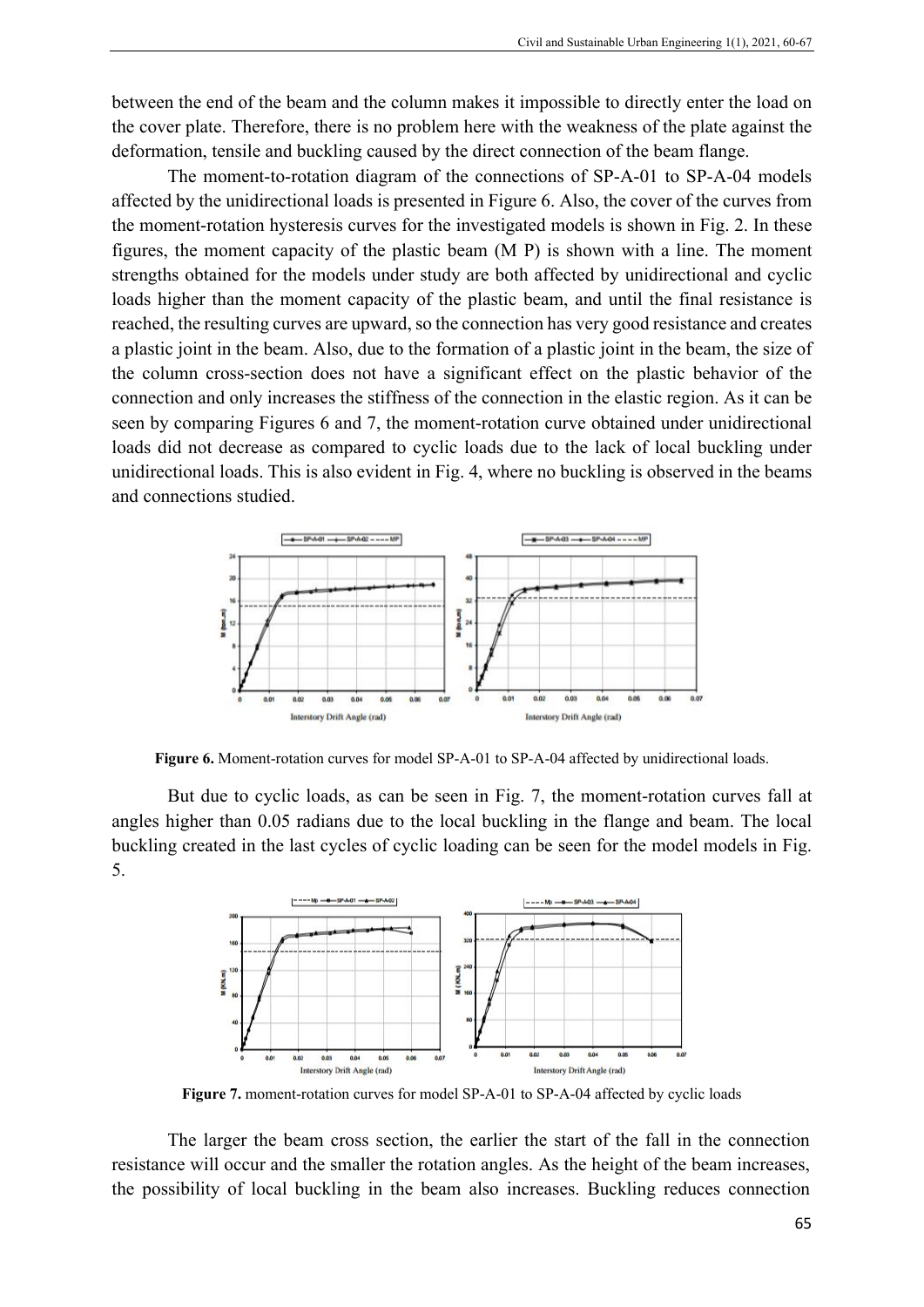resistance; however, it should be noted that this buckling occurs at angles greater than 0.04 radians, and thus there is no weakness or resistance fall in the connection before reaching this rotation angle based on FEMA350 and AISC [11], which is known as the minimum rotation angle for a special moment rigid frame (SMF).

## **4. Conclusions**

A beam-double column connection system using side plates is capable of transferring all the moment capacity of the plastic beam to the column and forming a plastic joint inside the beam. Therefore, this connection system falls into the category of fully resistant connections. Due to the formation of a plastic joint inside the beam, the beam to double column connection using the side plates shows good rotational capacity, so that without drastically reducing the resistance, it can reach rotational angles of 0.04 radians or more. Therefore, this connection is a fully formed connection and can be used in special moment strength frames (SMFs). Due to the transmission path of power, the tensile force of the beam flange of the double column cover plate is not practically applied and is transmitted to the column through the side plates, thereby the large deformation of the double column covers due to its direct tensile is removed on its own.

## **Conflicts of Interest**

The authors declare no conflict of interest.

## **References**

- [1] Shariati, M.; Rafie, S.; Mehrabi, P.; Zandi, Y.; Fooladvand, R.; Gharehaghaj, B.; Shariat, A.; Trung, N.T.; Salih, M.N.A., Poi-Ngian, S. (2019). [Experimental investigation on](https://www.dbpia.co.kr/Journal/articleDetail?nodeId=NODE10235913) the effect of [cementitious materials on fresh and mechanical properties of self-consolidating concrete.](https://www.dbpia.co.kr/Journal/articleDetail?nodeId=NODE10235913) *Advances in Concrete Construction, 8,* 225–237. [http://dx.doi.org/10.12989/acc.2019.8.3.225.](http://dx.doi.org/10.12989/acc.2019.8.3.225)
- [2] Zanadi Y.; Akpinar, M.V. (2012). An experimental study on separately ground and together grinding Portland slag cement strength properties. *Research Journal of Recent Science, 1, 27*– 40.
- [3] Zandi, Y.; Akpinar, M.V. (2012). Evaluation of internal resistance in asphalt concretes. *International Journal of Concrete Structures and Materials, 6,* 247‒250. [http://dx.doi.org/10.1007/s40069-012-0021-0.](http://dx.doi.org/10.1007/s40069-012-0021-0)
- [4] Shariati, M.; Heiati, A.; Zandi, Y.; Laka, H.; Toghroli, A.; Kianmehr, P.; Safa, M.; Salih, M.N. A.; Poi-Ngian, S. (2019). Application of waste tire rubber aggregate in porous concrete. *Smart Structures and Systems, 24*, 553‒566. [https://doi.org/10.12989/sss.2019.24.4.553.](https://doi.org/10.12989/sss.2019.24.4.553)
- [5] Nosrati, A.; Zandi, Y.; Shariati, M.; Khademi, K.; Aliabad, M.D.; Marto, A.; Mu'azu, M.A.; Ghanbari, E.; Mahdizadeh, M.B.; Shariati A.; Khorami, M. (2018). Portland cement structure and its major oxides and fineness. *Smart Structures and System*, 22, 425–432. [https://doi.org/10.12989/sss.2018.22.4.425.](https://doi.org/10.12989/sss.2018.22.4.425)
- [6] Zandi, Y.; Burnaz, O.; Durmus, A. (2012). Determining the temperature distributions of fire exposed reinforced concrete cross sections with different methods. *Research Journal of Environmental and Earth Sciences, 4,* 782-788.
- [7] Yasemin, A.; Zandi, Yousef. (2009). Advantages of using marl in concrete," *2nd International Conference on Concrete Technology*, Tabriz, Iran, 18–25.